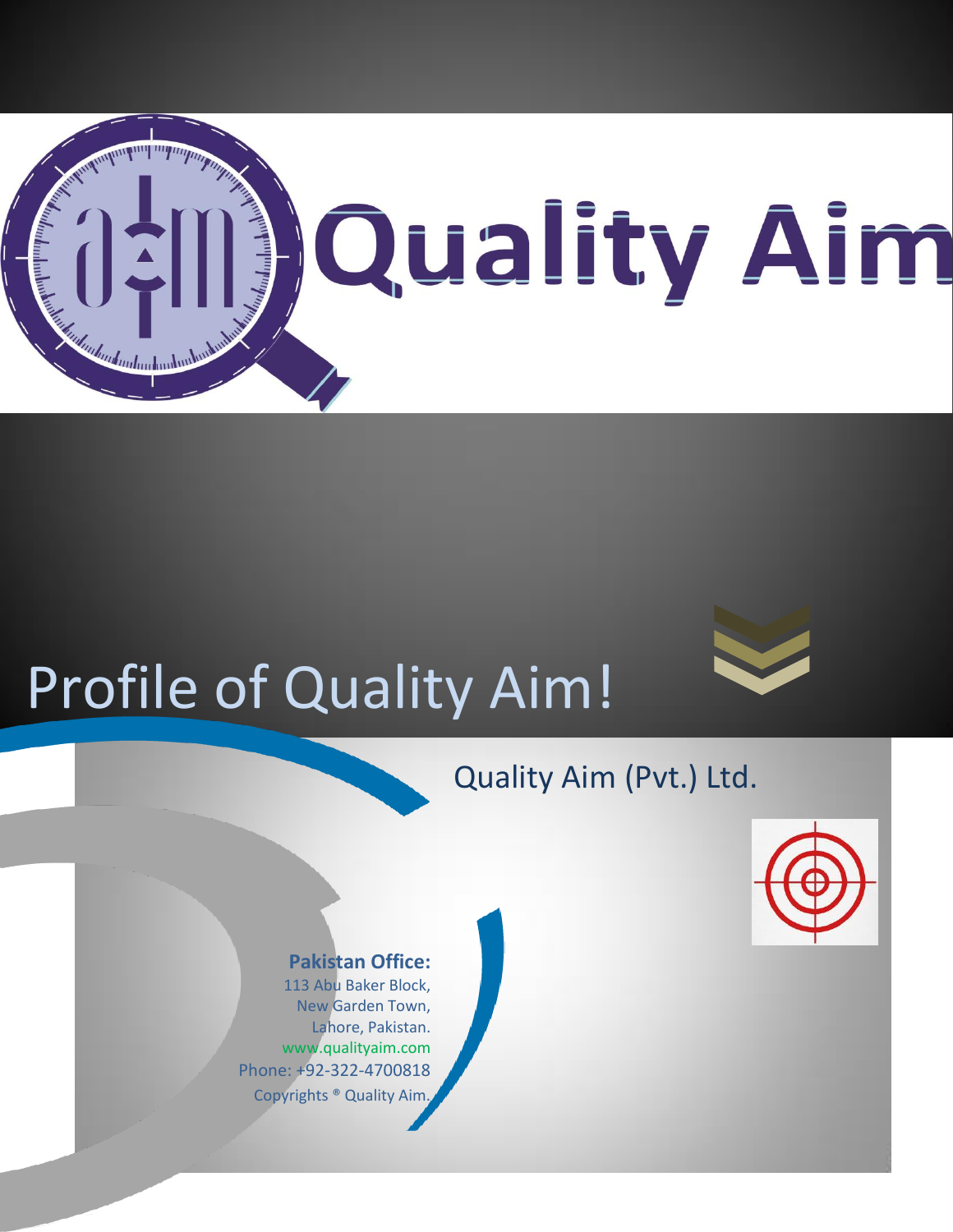### **Company Profile:**

**(it Quality Aim** is a Process Improvement, Information Security, Data Management, Consulting and Services company. Our team of consultants have decades of experience in the field of Information Security, Business Continuity Management, Service Management, Quality Management, Auditing, Process Improvement, Implementation, Data Management, Consultancy & Training.

#### **What Makes Quality Aim Different?**

We, at Quality Aim, always look for better and innovative solutions for our customers. Our aim is to exceed customer satisfaction that ensures 100% success in what we do. We have highly educated and experienced professionals bringing in new ideas to your business...

The change you need….

#### **Why to choose Quality Aim?**

We consider our team the most valued asset and struggling to equip them with the latest techniques and technologies. As it is mentioned that, we are a consulting company, backed by consultants with credentials such as ISO 27001 Lead Auditor, CISA, CISSP, ISO 22301, ISO 9001, 27001, 20000 Internal Auditors & Appraisal Team Member for CMMI & TMMI, IBM Certified Solution Developer - IBM DataStage, Project Management Professional, and Certified Project Management Professional (PMP®).

We have served some distinguished clients in Government, Banking Sector, Telecommunications, Software Industry and Textile Sector. Our Team has served to a great number of clients in Pakistan, UAE, Saudi Arabia, Afghanistan and USA. As a quality and security enhancement partner, we enable our clients to achieve quality and security business objectives for the highest level of Customer Satisfaction. We also cover Information System and Security Auditing and conduct IT infrastructure health checks covering processes, procedures, controls, data, hardware, software and networks.



**Quality Aim**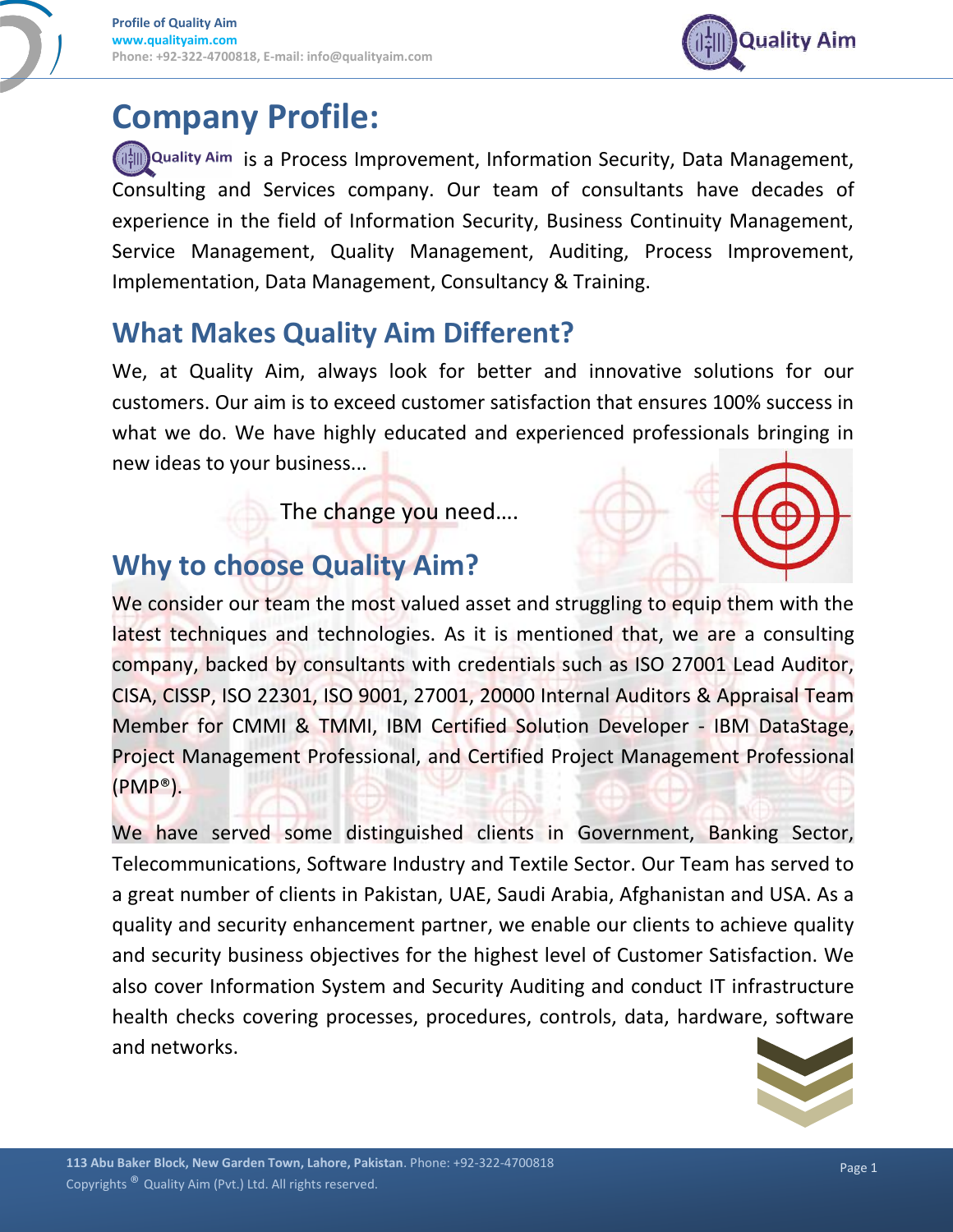

- ISO 27001:2013 Information Security Management System (ISMS)
- ISO 20000-1:2005 Information Technology Service Management (ITSM)
- ISO 9001:2008 Quality Management System (QMS)
- ISO 22301 Business Continuity Management System (BCMS)
- CMMI<sup>®</sup> Capability Maturity Model Integration
- TMMI® Testing Maturity Model Integration
- Disaster Recovery Planning
- **•** Business Continuity Planning

#### **Information Security Services:**

- Data Management Services
- Compliance Management
- Information Security Audits
- Penetration Testing
- **Business Continuity Planning**
- **Disaster Recovery Planning**
- **Risk Assessment Services**

#### **Capacity Building and Training Services:**

- ISO 27001 ISMS Master Implementer & Internal Auditor Training
- QMS Lead Implementer & Internal Auditor Training
- ISO 20000 ITSM Master Implementer & Internal Auditor Training
- **Training on Project Risk Management**
- Intro To CMMI® Training
- Intro To TMMI<sup>®</sup> Training
- Training on Project Planning
- Training on Project Monitoring
- Training on Automation Testing
- Training on QA and Testing





**Information Security ISO 27001** 

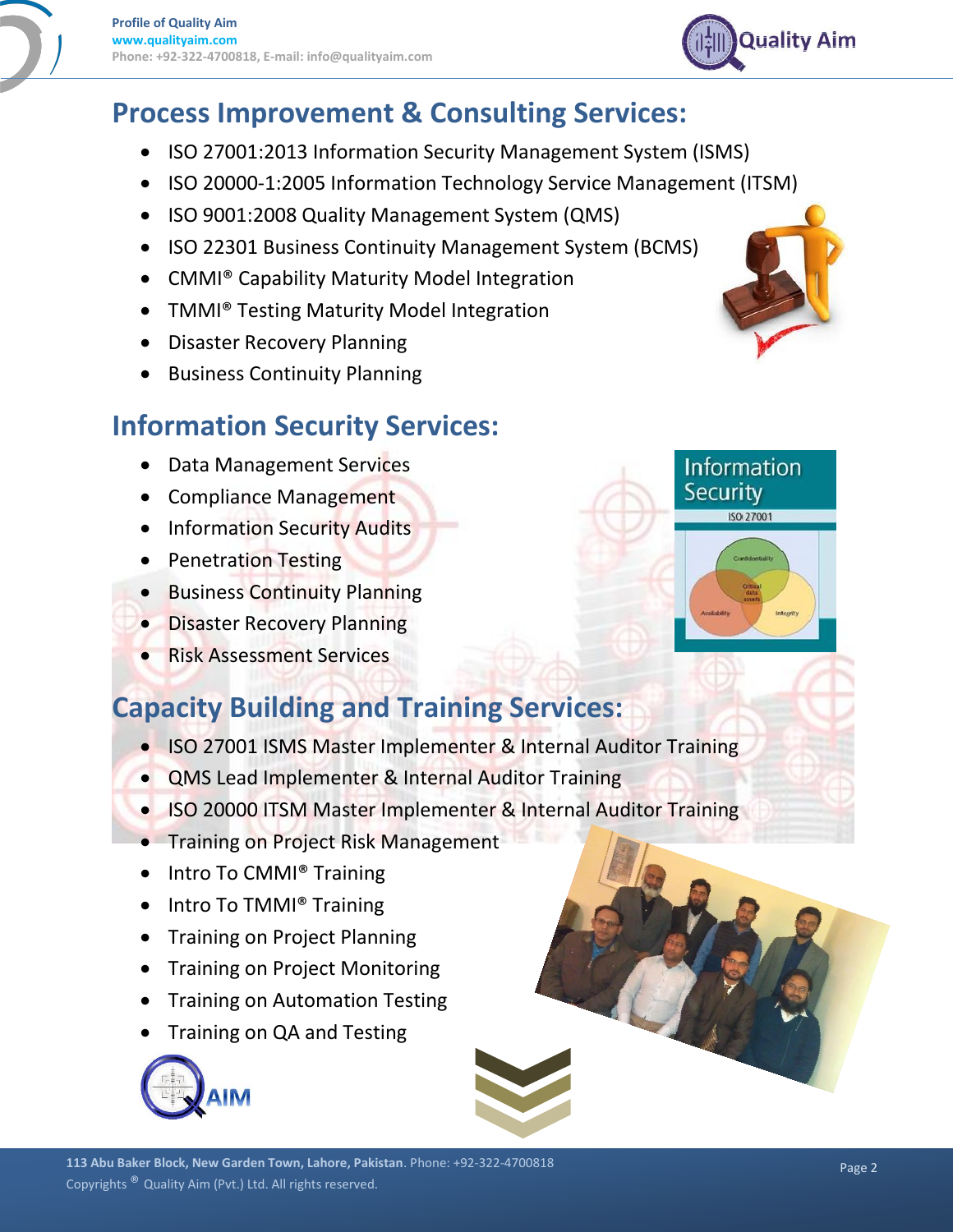

#### Major Clients:

- Currently providing consulting services to **PIFRA** (Project of Improve Financial Reporting and Auditing) for ISO 27001:2013
- Provided consultancy services of ISO 27001:2013 to **MTN** Afghanistan (A Telecommunication Company) in year 2013
- Provided consultancy services to **Waseel** (Saudi Arab) for ISO 9001 & CMMI
- Provided consultancy & training services to **MCB** and **ABL Bank** for ISO 27001
- Provided consulting & training services to Lahore Stock Exchange for CMMI®